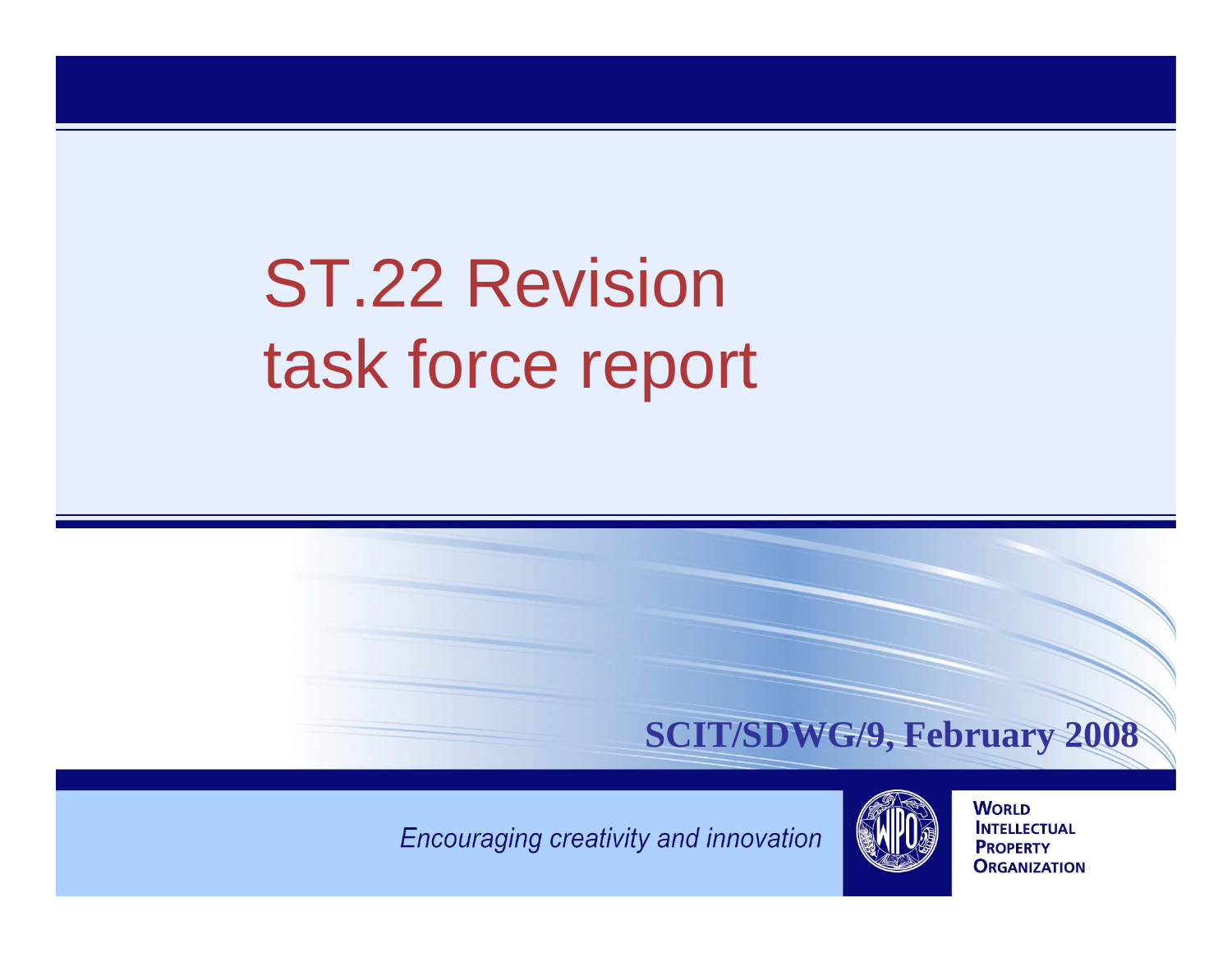## Revision of WIPO Standard ST.22

## Purpose of the Revision (recall):

• Facilitate the OCR of patent applications to save costs and improve publication and search quality for the IP community

## Way to achieve:

- Adapt the recommendations to the technical progresses made in OCR technology in the last ten years
- Adopt the revision of the standard
- Actively promote the standard to applicants (publication on web sites, fees adaptations…)



**ORGANISATION** DE LA PROPRIÉTÉ **INTELLECTUELLE** 

**WORLD** 

**PROPERTY ORGANIZATION**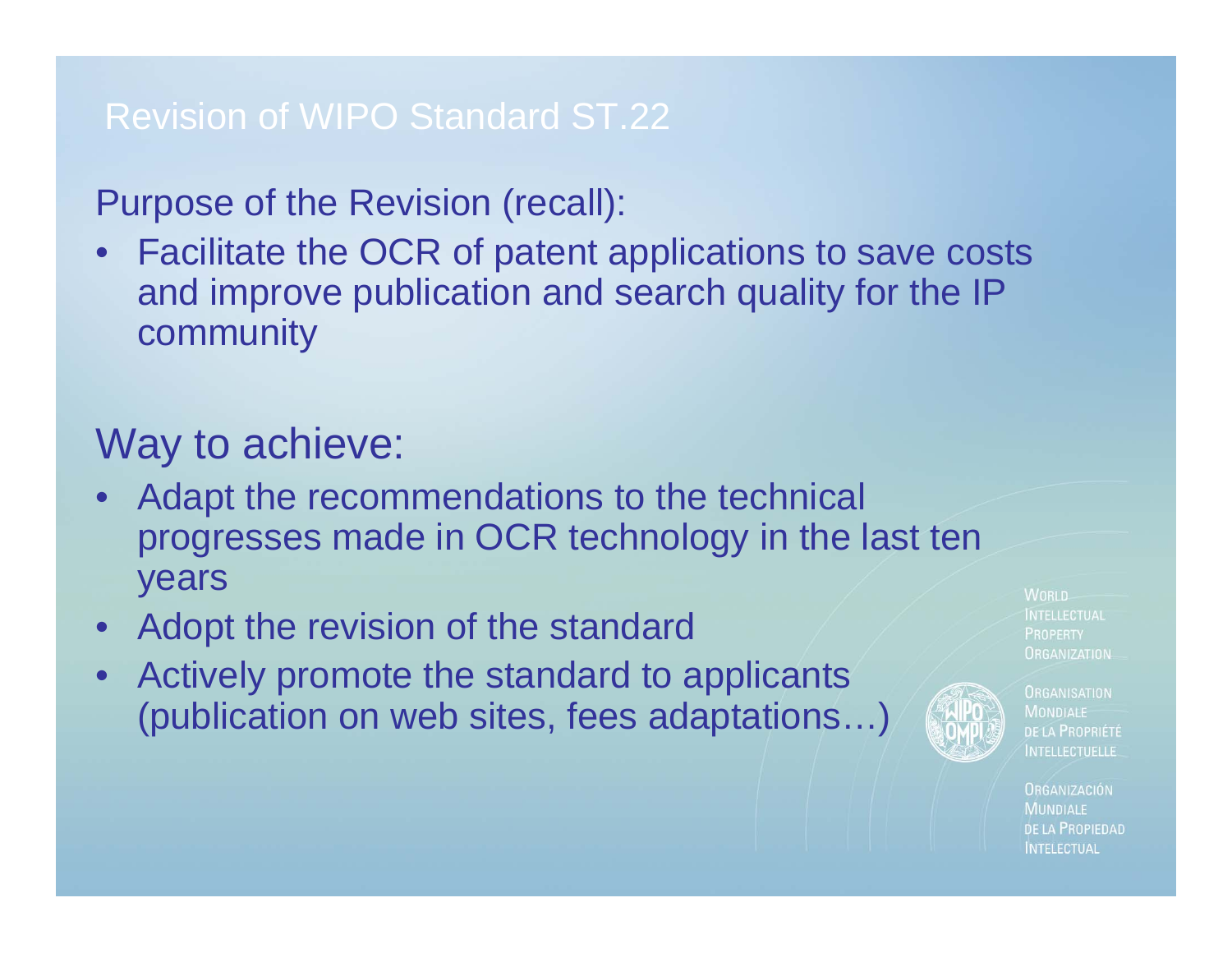SDWG 2006: Proposal for the revision, task force creation

Task force activity: preparation of the revision of the standard (latin languages ready) Submission of the revised standard for approval at SDWG 2007

SDWG 2007: Revised standard not accepted due to emergence of a trilateral initiative for a new standard (CAF) with an overlapping scope and potentially conflictual recommendations

**PROPERTY ORGANIZATION** 

**ORGANISATION MONDIALE** DE LA PROPRIÉTÉ **NTELLECTUELLE**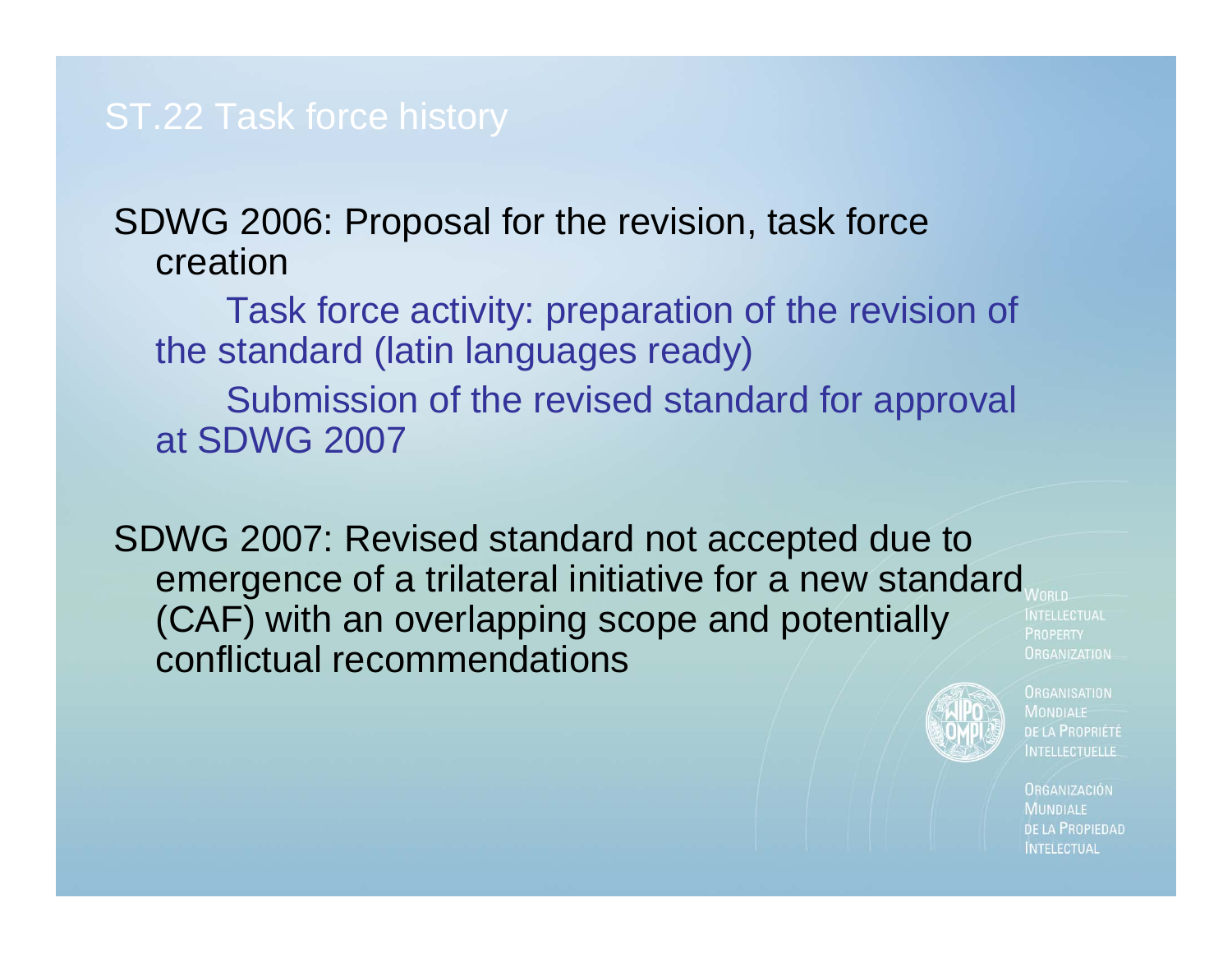## Task force activities this year

May 2007: Submission of comments and request by trilateral offices to freeze the revision until the CAF is ready

August 2007: Revision of the document taking into accounts the feedback from the trilaterals and the comments of the TF members

November 30, 2007: Publication of the CAF on the trilaterals web site (see <u>http://www.trilateral.net/news/20071130/index.php</u> )

December/February 2008: Analysis of the conflicts between the ST.22 and the published CAF (We have received a feedback only from JPO so far). Proposal of amendments to resolve the identified conflicts.

**WORLD PROPERTY ORGANIZATION** 



**ORGANISATION** DE LA PROPRIÉTÉ **INTELLECTUELLE**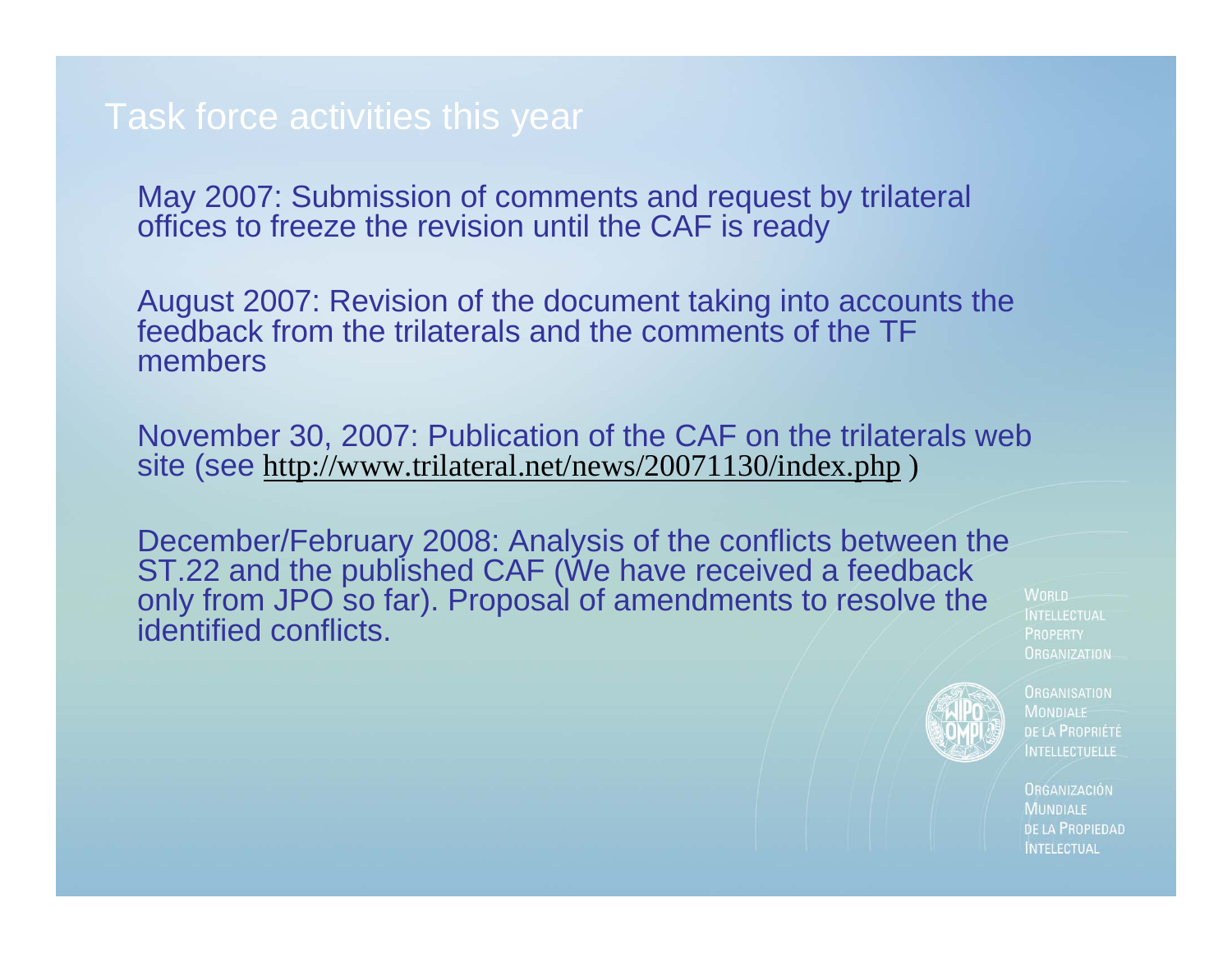## Conflict resolution proposal

The main conflict concerns the recommendation of the numbering of the claims:

ST.22: 15. The description, the claims and the abstract should be typed starting each on a new page. Moreover, the first word printed on the first page of each of the three afore mentioned parts of the application should specify the corresponding part (in the language of the application); claims paragraph should be numbered sequentially. The preferred format for the numbering of the claims is to use decimal numbers followed by a point and a tabulation.

#### CAF: l. Claims

Each of the claims shall be preceded by a sign that shows that it is a claim ("Claim"), space, and with an Arabic numeral that designates the  $_{\text{WORID}}$ claim. (e.g., Claim 1, Claim 2)

**PROPERTY ORGANIZATION** 



**ORGANISATION** DE LA PROPRIÉTÉ **INTELLECTUELLE**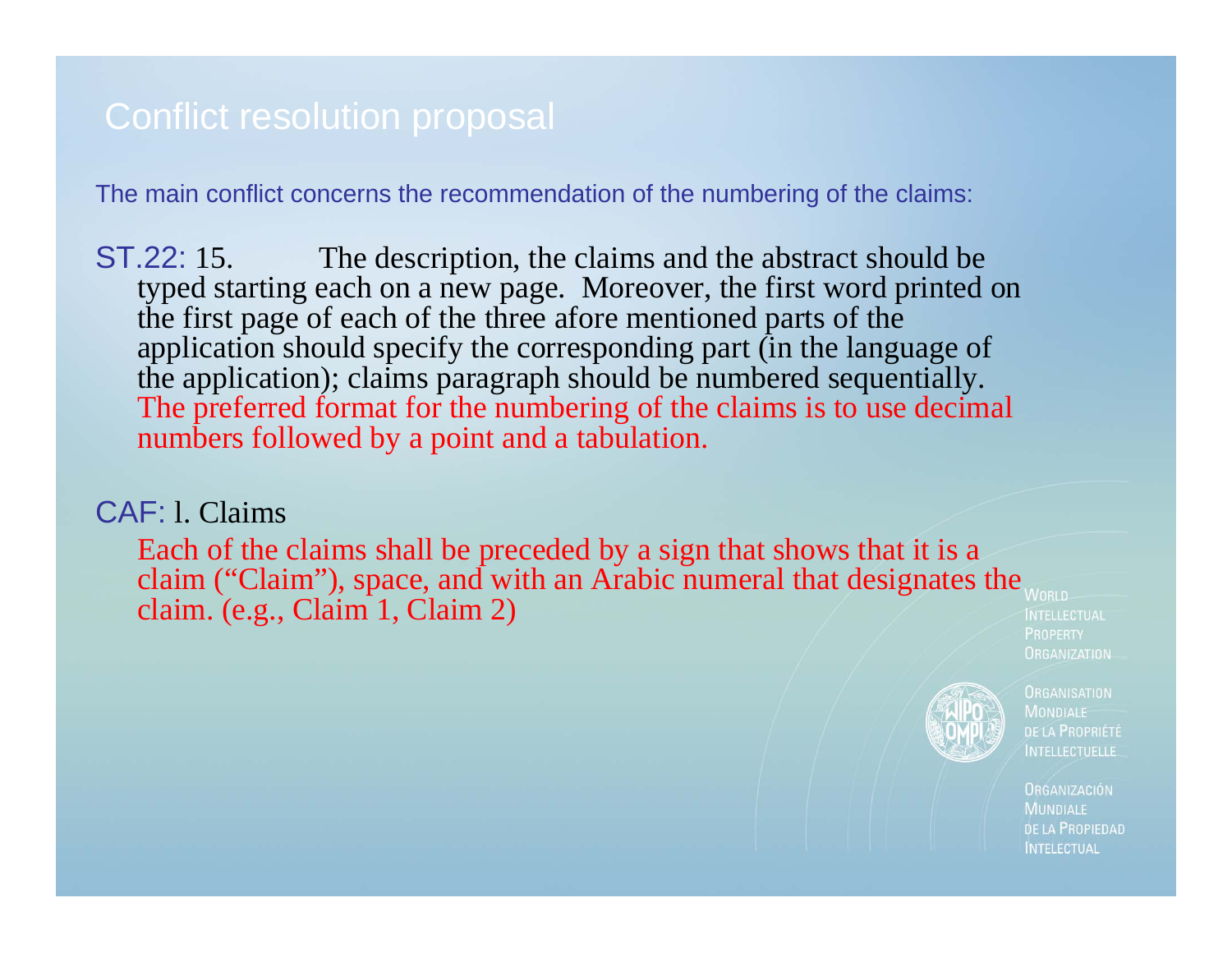## Conflict resolution proposal

## We propose to change ST.22 paragraph 15 into:

15. The description, the claims(s) and the abstract should be typed starting each on a new page. Moreover, the first word printed on the first page of each of the three afore mentioned parts of the application should specify the corresponding part (in the language of the application); claims paragraph should be numbered sequentially. The format of the claims numbering should allow for a clean separation between the claim number and the claim text for each claim. Recommended formats are either to use Arabic numerals followed by a point or to use the static word "Claim" followed by a space and the claim Arabic number, the following text of the claim being right indented with respect to the claim number of at least 1 cm in both cases.

> **WORLD PROPERTY ORGANIZATION**



**ORGANISATION** DE LA PROPRIÉTÉ **INTELLECTUELLE**